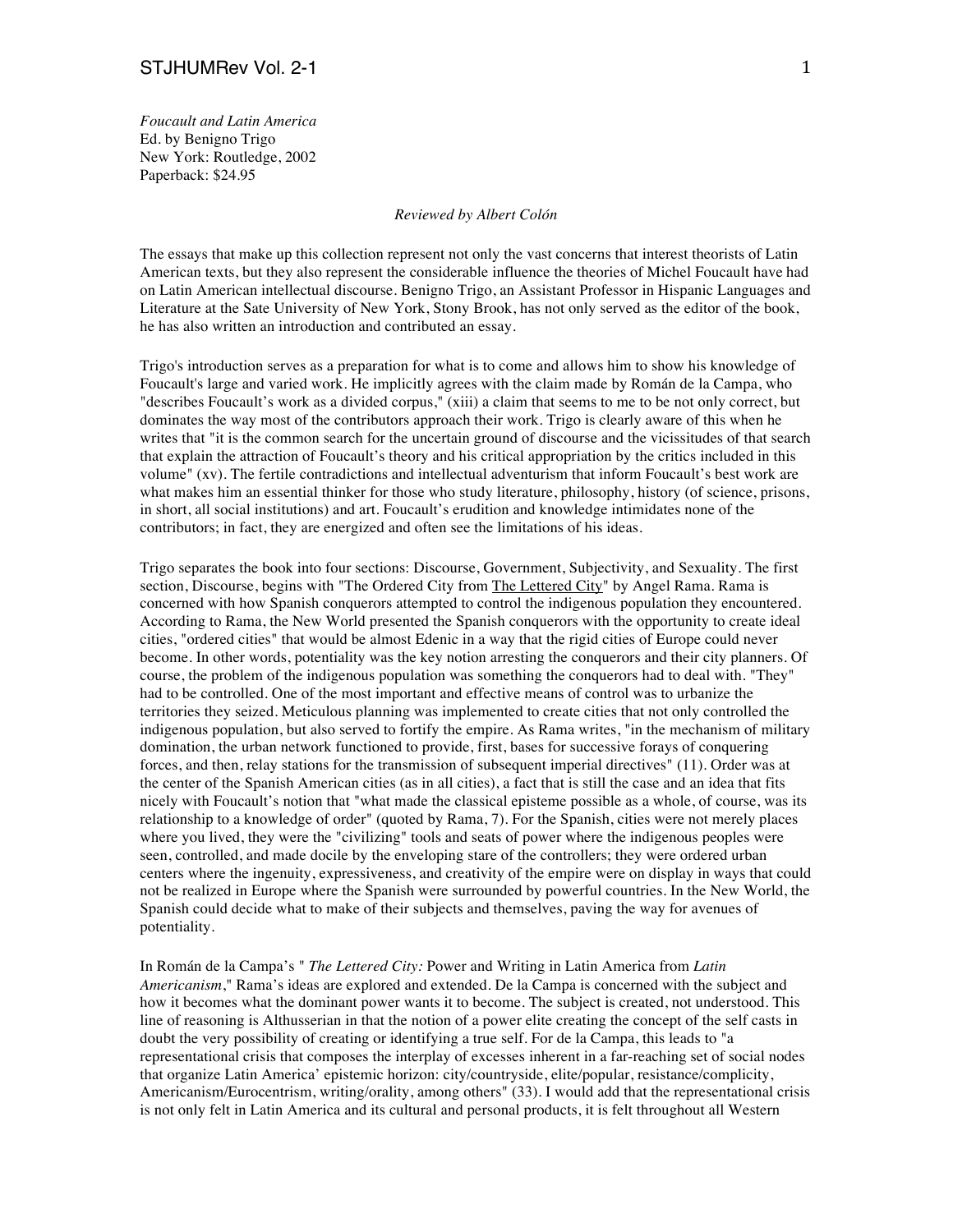cultures as our fixed notions of the self have undergone a radical restructuring. Indeed, one can argue that a representational crisis is at the heart of all postmodern texts, whether they are classified as fiction or nonfiction.

It is this representational crisis that forms much of the power of Roberto González Echevarría's "A Clearing in the Jungle: From Santa Mónica to Macondo from *Myth and Archive*." This is not the proper forum to discuss the extraordinary richness and brilliance of this essay in the way it deserves to be discussed. Indeed, the best way to approach this essay is to read the book that it comes from and then commenting on the whole text. Suffice it to say that Echevarría creates a hypnotic and gripping reading of Carpentier's *Los pasos perdidos* (1953) and García Márquez's *Cien años de soledad* (1967), works he considers founding fictions. He suggests that Carpentier's work is about trying to find the origin, the archive, of Latin American history, thought, philosophy, idealism. But the plan is doomed from the beginning because the paths the explorers are treading are, as the title makes clear, lost. Márquez's work, then, is not about finding the lost history as much as it is about creating a new mythology, a written mythology that supersedes all the fictions of creation that preceded it. By creating a new myth, Márquez allows Latin America "to see itself as other" (56). Latin America, the vision it has of itself, is merely a fiction, one that it can free itself from. Echevarría makes his point near the end of the essay:

It does not escape me that the hegemonic discourse described here comes from "outside" Latin America; therefore Latin America appears to be constantly explaining itself in "foreign" terms, the helpless victim of a colonialist's language and image-making. There is a level at which this is true and deplorable. However, in Latin America in every realm, from the economic to the intellectual, the outside is always the inside; García Márquez and Vargas Llosa hardly think like *llaneros* and *campesinos*. This duality, which is for the most part a stance or in the worst of cases a posture, is present from the start, for instance, in Garcilaso de la Vega, el Inca. Latin America is part of the Western world, not a colonized other, except in founding fictions and constitutive idealizations (79).

In the section on Government, Trigo assembles Doris Sommer's "Love and Country: An Allegorical Speculation from *Foundational Fictions: The National Romances of Latin America*," Aída Beaupied's "From Liberty to Fatherland: Sacrifice and Dad Certainties in the Critical Discourses of Cuba," Juan Poblete's "Governmentality and the Social Question: National Formation and Discipline," and Fernando Feliú's "Rendering the Invisible Visible and the Visible Invisible: The Colonizing Function of Bailey K. Ashford's Antianemia Campaigns." All of these works present an image of a political and powerful elite controlling school curriculum in Sommer's essay, the very notion of the individual in Beaupied and Poblete's essays and medicine in Feliú's work. Sommer makes the point that the governments in Latin American countries have approved novels of romance as the official reading lists in schools. These novels present a romantic ideal that has helped to create an image of Latin Americans being romantic, passionate, erotic, and strict in the ways they view gender roles. The novels have always been a political tool used to present an image of Latin America to Latin Americans, an image that creates a myth about their ways of looking at the world and their desire for control and order in matters physical and political. Foucault's *History of Sexuality*, especially his point that "the isolation, intensification, and consolidation of peripheral sexualities ... *measured the body,* and penetrated modes of conduct" (Foucault as quoted by Sommer, emphasis added, 109), clearly influences Sommer. The very fact that romance novels are what are overwhelmingly taught in schools in Latin America allows Sommer to see the body as the place of control. And control is essential to Sommer. For her, "these states, in other words, tacitly accepted the nineteenth century potboilers as founding fictions that cooked up the desire for authoritative government from the apparently raw material of erotic love" (119). The other essays in this section continue the themes of power and control. I found Feliú's essay on how medicine was used as a colonizing tool in Puerto Rico by the United States as particularly compelling and important.

Of the essays in the section on Subjectivity, I would like to point out Elzbieta Sklodowska's "Author- (dys)function: Rereading *I Rigoberta Menchú"* to be especially stimulating. Using Foucault's essay "What is an Author?" as a jumping off point, Sklodowska questions the function of the editor, in this case Elisabeth Burgos-Debray, the reporter of Menchú's story. She raises important questions, such as what does the editor leave out and how does the editor organize the story she is being told? It is apparent that the